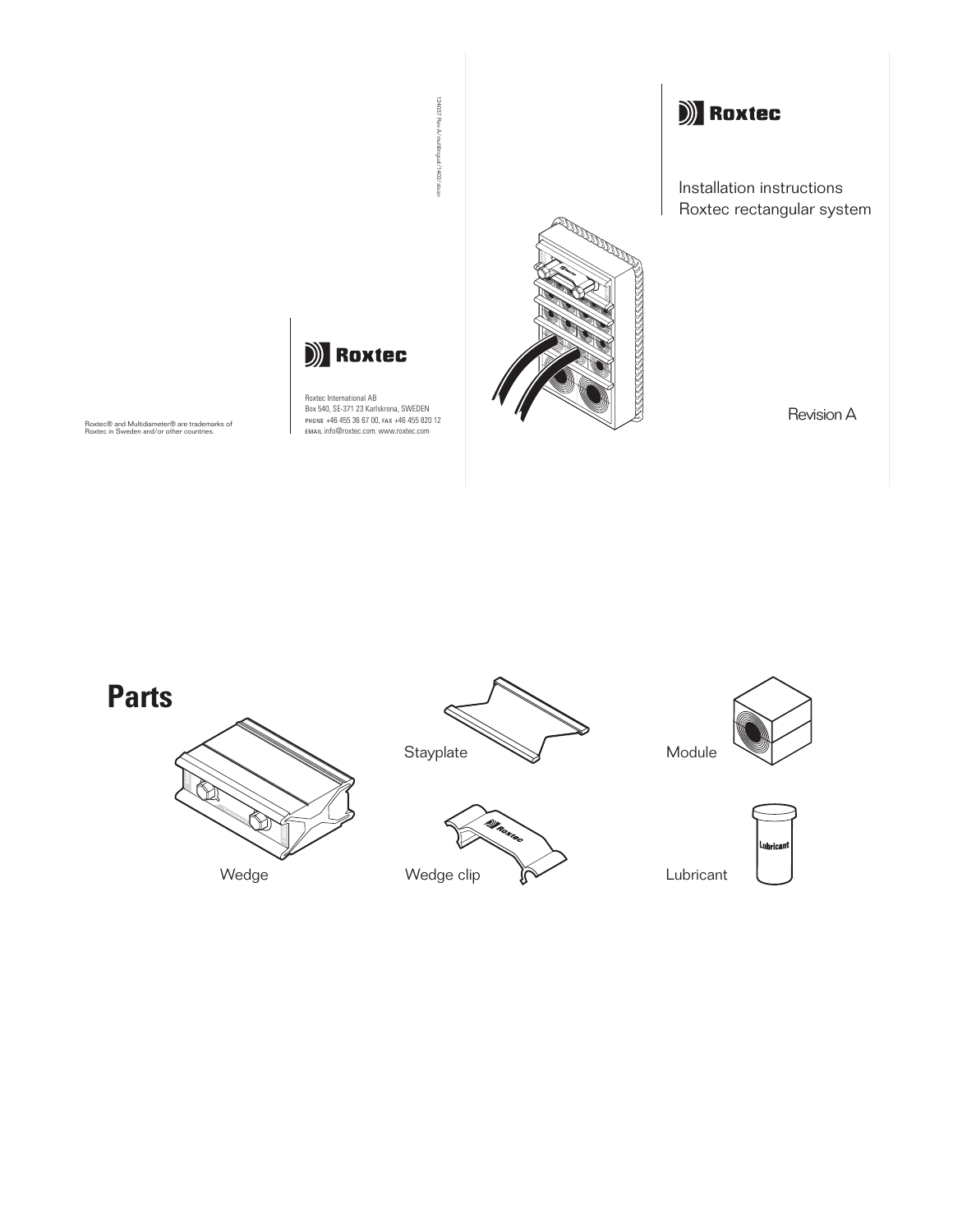# **Installation**







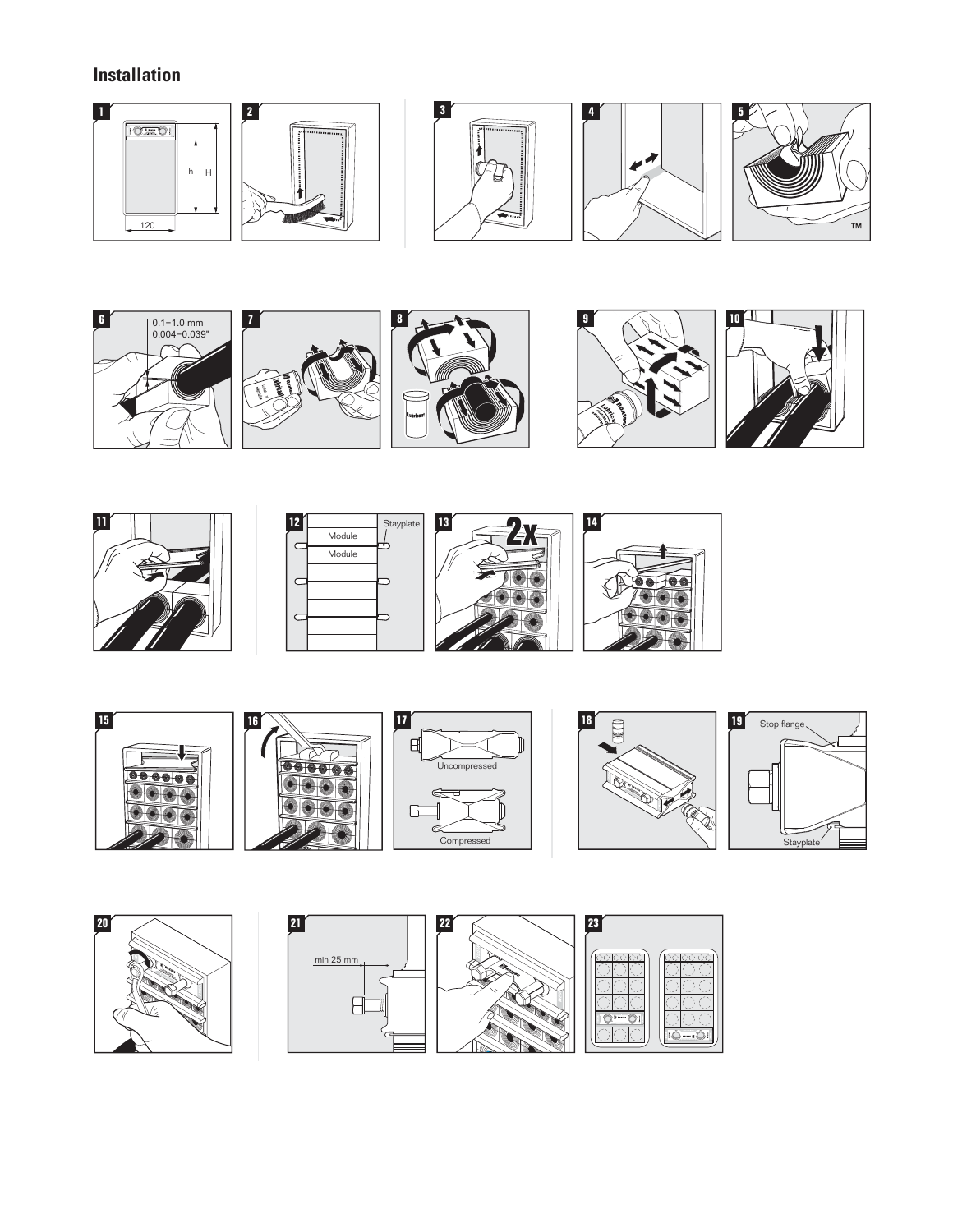





**Re-installation <sup>1</sup>**





#### **DISCLAIMER**

"The Roxtec cable entry sealing system ("the Roxtec system") is a modular-based system of sealing products consisting of different components. Each and every one of the components is necessary for the best performance of the Roxtec system. The Roxtec system has been certified to resist a number of different hazards. Any such certification, and the ability of the Roxtec system to resist such hazards, is dependent on all components that are installed as a part of the Roxtec system. Thus, the certification is not valid and does not apply unless all components installed as part of the Roxtec system are manufactured by or under license from Roxtec ("authorized manufacturer"). Roxtec gives no performance guarantee with respect to the Roxtec system, unless (I) all components installed as part of the Roxtec system are manufactured by an authorized manufacturer and (II) the purchaser is in compliance with (a), and (b), below. (a) During storage, the Roxtec system or part thereof, shall be kept indoors in its original packaging at room temperature. (b) Installation shall be carried out in accordance with Roxtec instal-

lation instructions in effect from time to time. The product information provided by Roxtec does not release the

purchaser of the Roxtec system, or part thereof, from the obliga-tion to independently determine the suitability of the products

for the intended process, installation and/or use.<br>Roxtec gives no guarantee for the Roxtec system or any part<br>thereof and assumes no liability for any loss or damage what-<br>thereof and assumes no liability for any loss or or otherwise, occurred or caused by the Roxtec systems or installations containing components not manufactured by an authorized manufacturer and/or occurred or caused by the use of the Roxtec system in a manner or for an application other than for which the Roxtec system was designed or intended. Roxtec expressly excludes any implied warranties of merchantability and fitness for a particular purpose and all other express or implied representations and warranties provided by statute or common law. User determines suitability of the Roxtec system for intended use and assumes all risk and liability in connection therewith. In no event shall Roxtec be liable for indirect, consequential, punitive, special, exemplary or incidental damages or losses.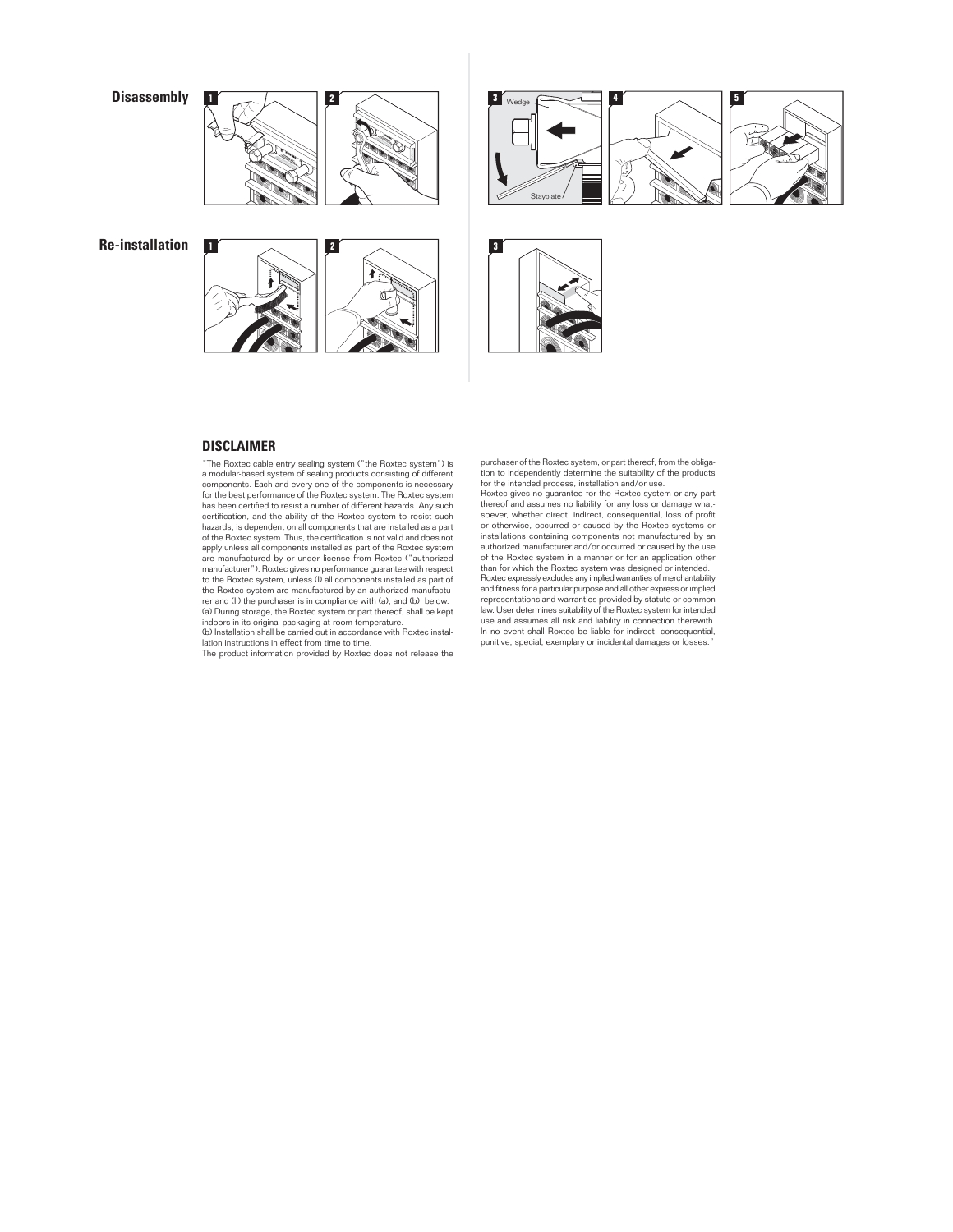## **Installation**

**English**

- 1. Measure your frame height (H). This corresponds to your packing height (h) according to the table. Consider your packing height when inserting the modules.
- 2. Clean the frame.
- 3. Lubricate the inside surfaces of the frame all around with Roxtec Lubricant, especially into the corners.
- 4. See above.
- 5. Adapt modules, which are to hold cables or pipes, by peeling off layers until you reach the gap seen in pic. 6. The number of layers may not differ by more than one between the halves.
- 6. Achieve a 0.1–1.0 mm gap between the two halves when held against the cable/pipe.
- 7. Lubricate all modules thoroughly, both the inside and the outside sealing surfaces.
- 8. Do not remove the center cores of the spare modules.
- 9. Lubricate solid modules on the sealing surfaces.
- 10. Insert the modules according to your installation plan (transit plan). Place the spare modules as close to the wedge as possible to simplify future installations.
- 11. Insert a stayplate on top of every finished row of modules.
- 12. Ensure that the modules are secured within the stayplates edges.
- 13. Before inserting the final row of modules, insert two stayplates.
- 14. Separate the two stayplates and insert the final row of modules between the stayplates.
- 15. Drop the upper stayplate on top of the modules.
- 16. If there is not enough room for the wedge, insert the optional Roxtec pre-compression tool.
- 17. Ensure that the wedge is fully uncompressed by untightening the screws of the wedge before inserting the wedge.
- 18. Lubricate the short sides of the wedge.
- 19. Orientate the Wedge so the face marked "Stayplate this side"faces a stayplate. Insert the Wedge to the stop flange. Ensure that the Wedge is accommodated and secured by the stayplate.
- 20. Tighten the screws alternately until full mechanical stop, approx 20 full revolutions per screw. Do not exceed 20 Nm (15 ft.lb.).
- 21. 25 mm of the screws shall be exposed.
- 22. Attach the Wedge Clip to the wedge screws to complete the installation.
- 23. Optional wedge positions (anywhere in frame).

## **Packing space**

| <b>Frame</b><br>height (H) | <b>Packing</b><br>height (h) | <b>Frame</b><br>size |
|----------------------------|------------------------------|----------------------|
| 101                        | 60                           | 2                    |
| 160                        | 120                          |                      |
| 218                        | 180                          | 6                    |
| 278                        | 240                          | 8                    |

**2**